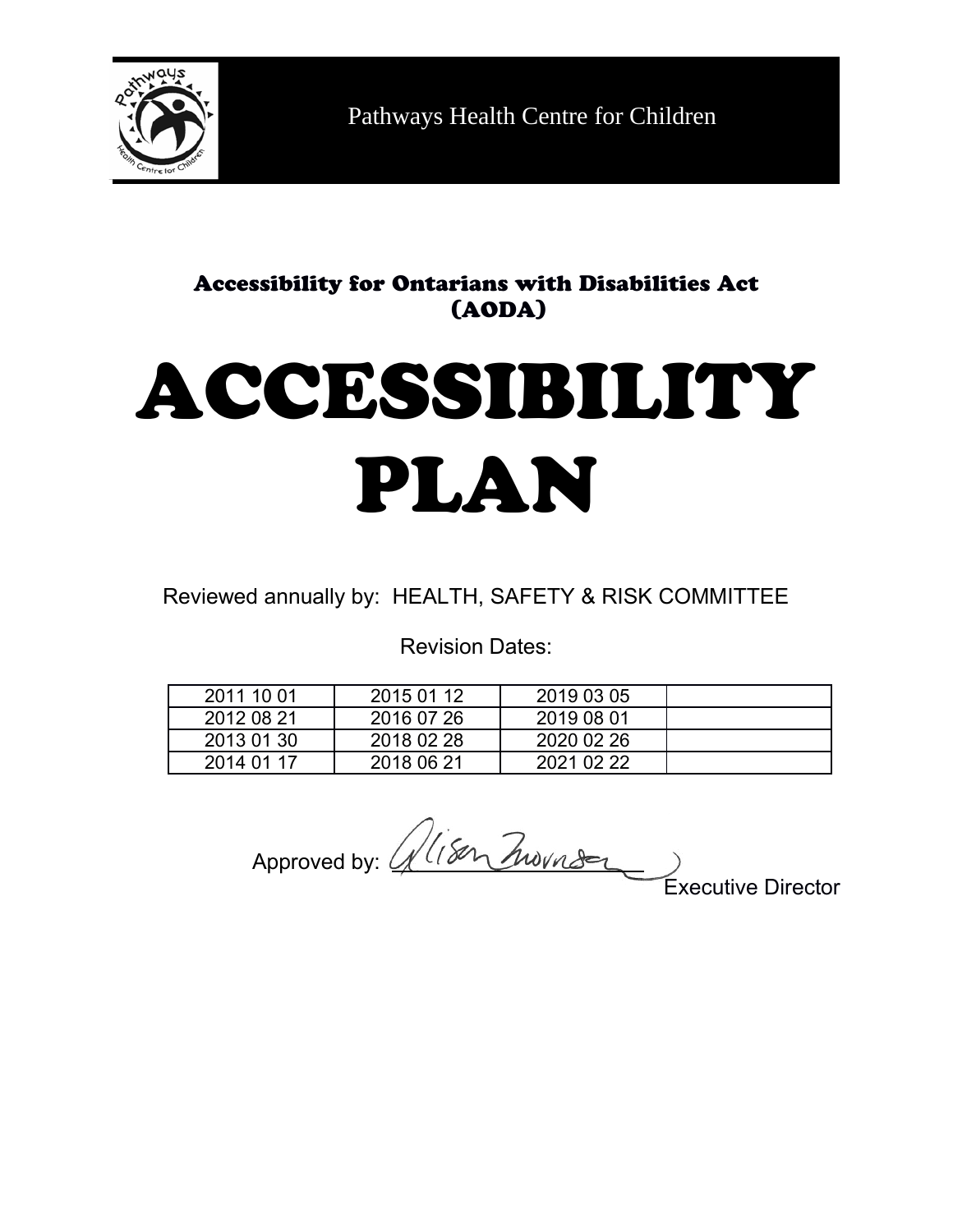

#### **Annual Multi-year Accessibility Plan 2021**

**The Government of Ontario enacted the Accessibility for Ontarians with Disabilities Act (AODA) in 2005. This act lays the framework for the development of province-wide mandatory standards on accessibility in all areas of daily life.**

#### **Ontario now has accessibility standards in five areas:**

- i. Customer Service
- ii. Employment
- iii. Information and Communications
- iv. Transportation
- v. Design of Public Spaces

#### **These additional provincial laws and regulations shape our Accessibility Plan:**

- The 2001 Ontarians with Disabilities Act (ODA)
- Accessibility Standards for Customer Service (Regulation 429/07)
- The AODA Integrated Accessibility Standard Regulation (IASR)

#### **The following tools and supports are used to shape our Pathways Accessibility Plan and maintain compliance with the AODA Standards:**

- Feedback from our clients, customers, volunteers, staff and community
- The Ontario Government website<https://www.ontario.ca/page/accessibility-in-ontario>
- Consultation with our municipal Accessibility Coordinator
- Participation in monthly Sarnia Accessibility Advisory Committee meetings

#### **1. Pathways' Commitment to Accessibility**

Pathways Health Centre for Children is committed to:

- Monitoring and improving accessibility of Centre facilities, and services for clients and their families, staff, clinicians, volunteers, our community partners and the community of Sarnia-Lambton;
	- Responding to feedback provided by persons with disabilities, addressing these concerns and reflecting the solutions in our annual accessibility plans;
	- The provision of quality services to all clients and their families, our community partners and the community of Sarnia-Lambton.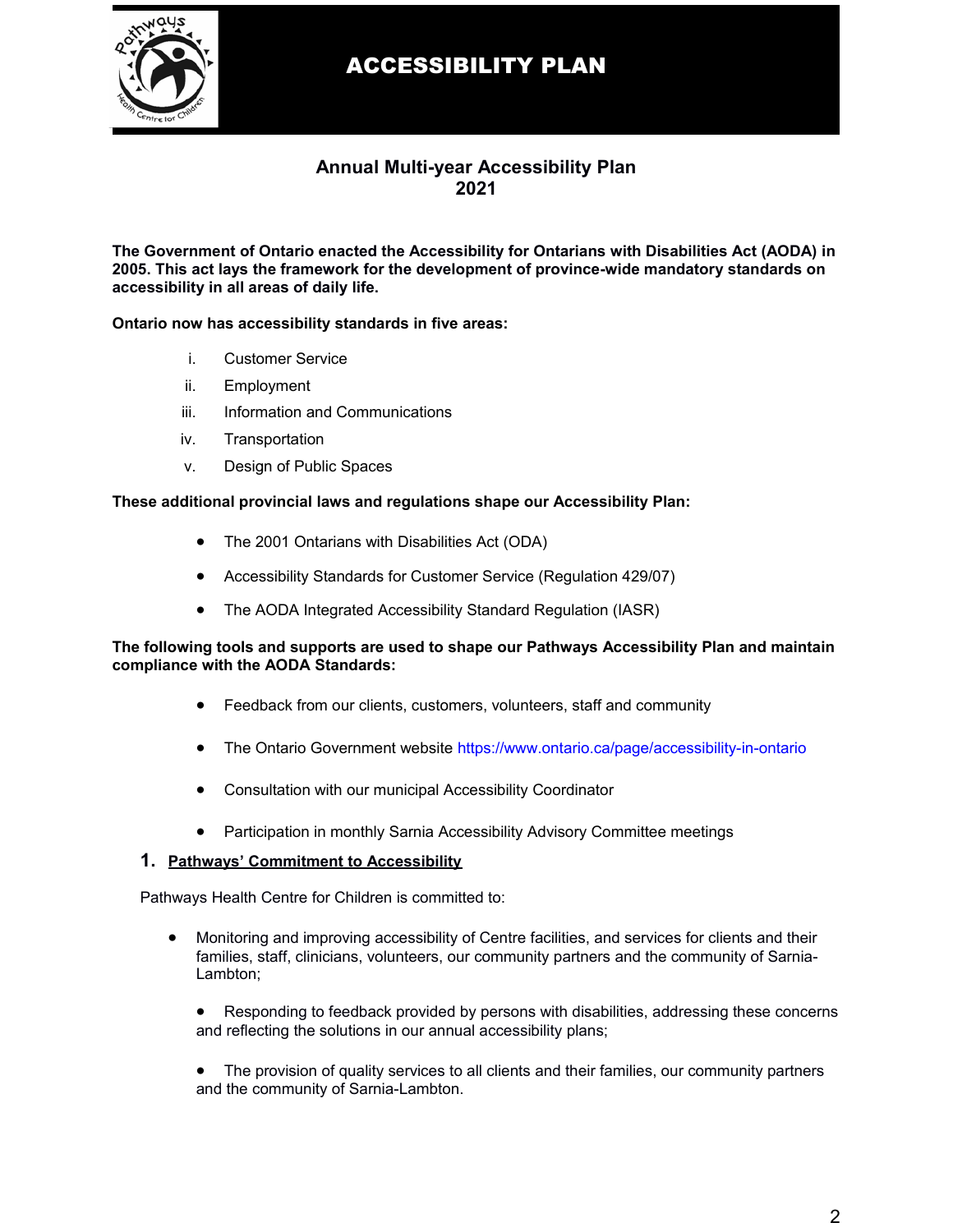

#### **2. Process for Identifying Accessibility Needs at Pathways**

Pathways will use the following methods to identify accessibility needs and requirements during 2021:

- Any current AODA legislation that identifies compliance requirements for 2021
- Client, staff and community input
- Input from the Pathways Health, Safety and Risk Committee
- Accessibility Audit by Subject Matter Expert

#### **3. Process for ensuring accessibility supports through Pathways remain available to clients and customers**

Any specialized equipment that enhances accessibility at Pathways (e.g., ceiling lift systems, water wheelchairs, etc.) are integrated into our annual Preventative Maintenance Plan to ensure they are inspected regularly and, if necessary, repaired.

If building renovations temporarily affect accessibility elements such as parking or washroom access, we will communicate (via email, social media, posters, etc.) to our clients and customers, the alternative measures we have taken to minimize the temporary disruption.

#### **4. The Pathways Accessibility Oversight, Review and Monitoring Process**

Pathways accessibility work is integrated into the Health, Safety and Risk Committee with "Accessibility" being a standing agenda item for monthly discussion. When required, Ad Hoc Group meetings are arranged.

The Manager of Community Services is the Chair of the Accessibility Ad Hoc Group of the Health, Safety and Risk Committee at Pathways Health Centre for Children.

Members of the Pathways Accessibility Ad Hoc Group include, at minimum:

- $\square$  Manager of Community Services (Chair and Pathways Accessibility Officer)
- $\square$  Executive Director
- $\square$  Supervisor of Maintenance

Staff are reminded annually, either through personal contacts or by email, about their roles in supporting accessibility and in implementing the Accessibility Plan.

The Accessibility Ad Hoc Group of the Health, Safety and Risk Committee commits to providing annual information updates to the Leadership Team and the Health, Safety and Risk Committee.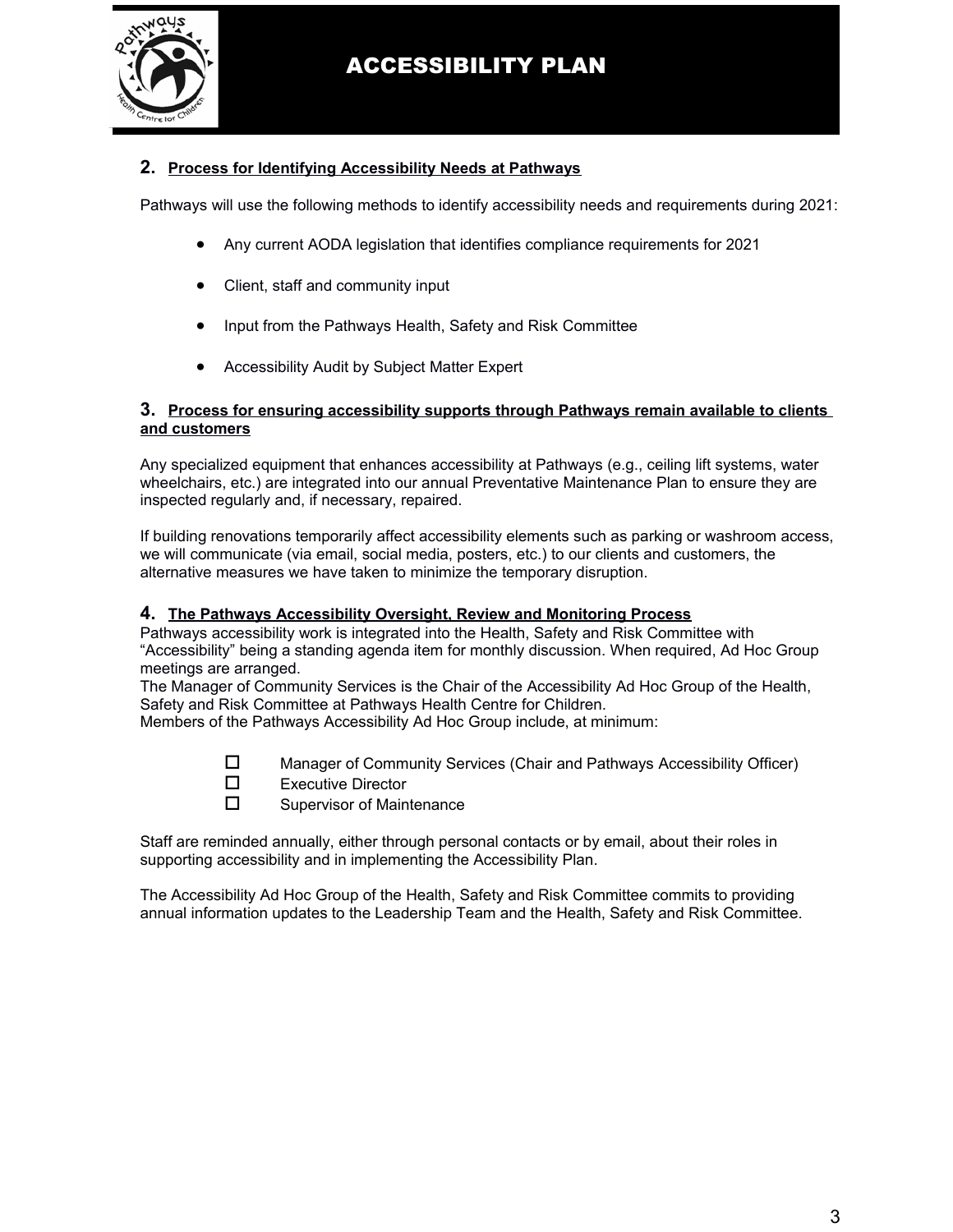

#### **5. Communication of the Plan**

The Centre's annual multi-year Accessibility Plan will be posted on Pathways Health Centre for Children's website.

On request, the plan can be provided in alternative formats such as large print (18-point font), at no additional cost to a person with a disability.

The contact information for the Pathways Accessibility Officer is available on our website if anyone has feedback, questions or concerns about the annual update to our multi-year Accessibility Plan.

#### **6. Accessibility Work Plan Summary**

This is an update to our multi-year Accessibility Plan. This work plan is a continuation of the tasks and projects accomplished in our previous Accessibility Plan. It identifies the measures that Pathways Health Centre for Children has taken in 2020 to enhance accessibility and any new initiatives we will explore during 2021 to support compliance of the AODA Integrated Accessibility Standards Regulations for 2025. It also captures activities that Pathways will do to enhance accessibility in our community for our clients and families.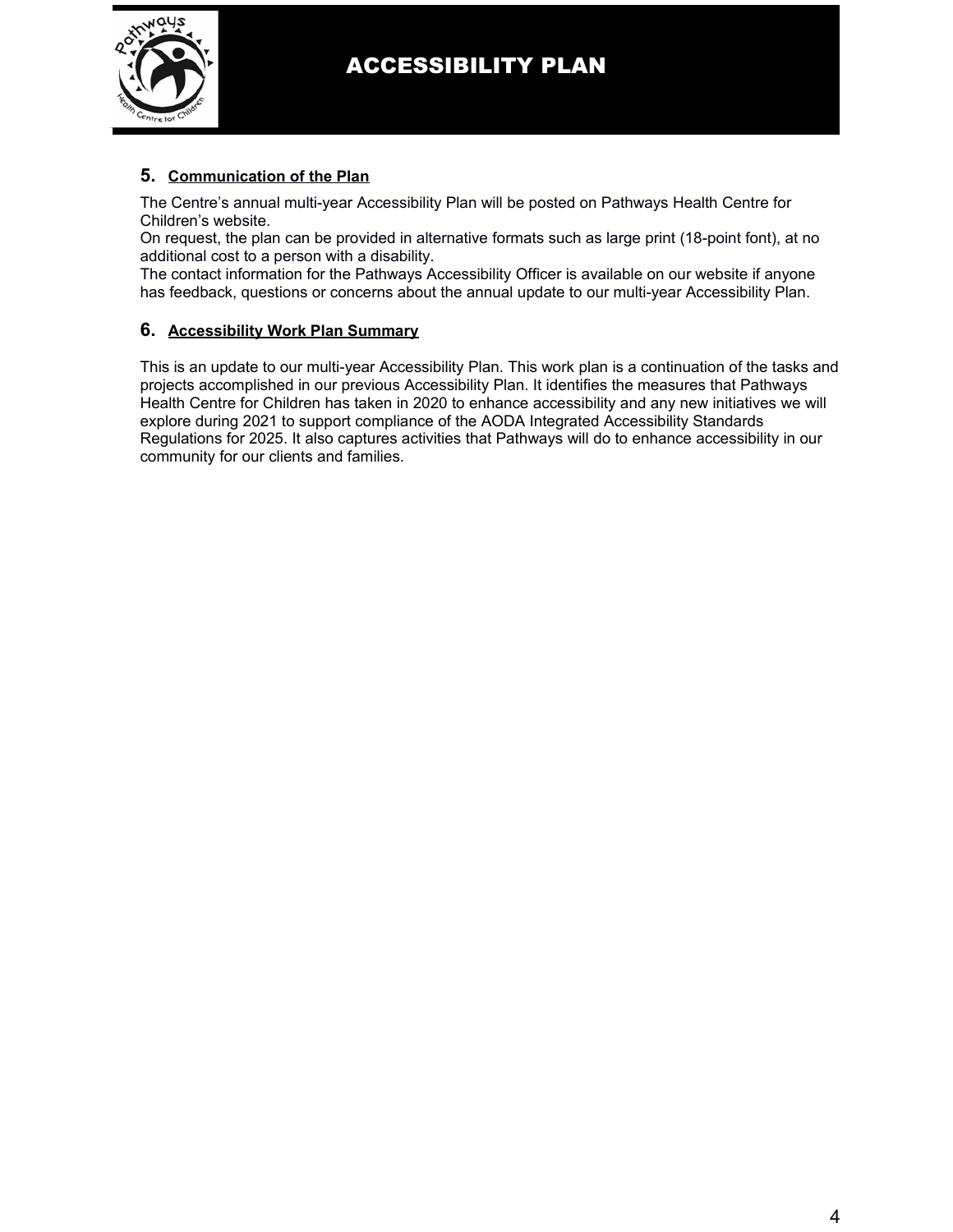

#### **2020 Accessibility Work Plan – REPORT**

| Task                                                                                                                                                                                    | Action                                                                                                                                                                                                                                             | <b>Status</b>                                                                                                                                                                                                                                                                             |  |
|-----------------------------------------------------------------------------------------------------------------------------------------------------------------------------------------|----------------------------------------------------------------------------------------------------------------------------------------------------------------------------------------------------------------------------------------------------|-------------------------------------------------------------------------------------------------------------------------------------------------------------------------------------------------------------------------------------------------------------------------------------------|--|
| Complete an accessibility audit of<br>our change rooms as part of the<br>pool refurbishment project.<br>*This project is time sensitive and<br>cannot wait for the full facility audit. | The City of Sarnia's Accessibility<br>Coordinator has been contacted<br>to assist in the audit. Audit<br>tentatively confirmed with City of<br>Sarnia's Accessibility<br>Coordinator for February 5,<br>2020.                                      | The accessibility audit was<br>completed Feb. 2020 and the<br>report forwarded to the Project<br>Manager to be reviewed during the<br>design phase of the pool<br>refurbishment project.                                                                                                  |  |
| Complete a full facility accessibility<br>audit by a third party through the<br>March of Dimes AccessAbility<br>Advantage program.                                                      | Pathways will contact the March<br>of Dimes to provide a proposal<br>and costing for a full facility audit.<br>If we are able to complete this<br>project, this information will<br>assist us in prioritizing future<br>accessibility initiatives. | Pathways was provided with a<br>proposal from the March of Dimes<br>to complete a full facility audit.<br>Due to COVID-19 Restrictions, we<br>were unable to move further with<br>this project in 2020. Unfortunately,<br>the project quotes have now<br>expired and are no longer valid. |  |
| Explore the possibility of<br>refurbishing our current children's<br>playground to enhance the level of<br>accessibility features.                                                      | <b>Contact New World Park</b><br>Solutions to provide a proposal<br>and costing for the project. This<br>company is recognized as a<br>leader in inclusive play design.                                                                            | Pathways was provided with a<br>proposal and costing for the<br>playground renewal project.<br>The next phase is to explore<br>funding sources for this project.<br>This is a long- term plan without an<br>identified completion date at this<br>time.                                   |  |
| Repaint parking lot curbs (yellow)<br>to enhance contrast for individuals<br>with visual impairments.                                                                                   | This task was planned as part of<br>the summer maintenance<br>schedule.                                                                                                                                                                            | This project was completed in July<br>2020. All parking space lines were<br>painted as well.                                                                                                                                                                                              |  |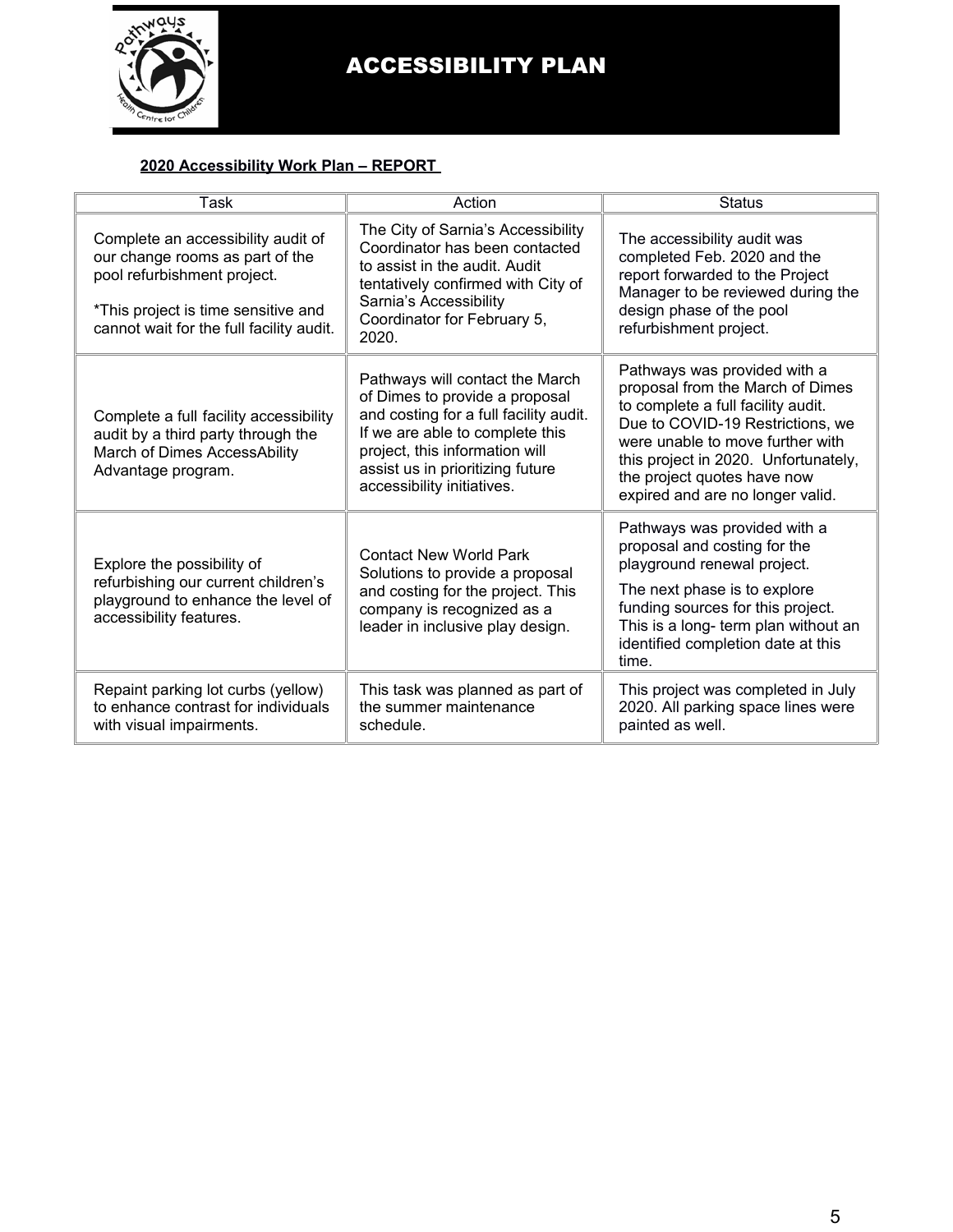

#### **2021 Accessibility Work Plan – PLAN**

| <b>Task</b>                                                                                                                                                                                                 | Action                                                                                                                                                                                                                                                | <b>Status</b> |
|-------------------------------------------------------------------------------------------------------------------------------------------------------------------------------------------------------------|-------------------------------------------------------------------------------------------------------------------------------------------------------------------------------------------------------------------------------------------------------|---------------|
| Complete a full facility accessibility<br>audit by a third party to inform our<br>annual Accessibility Plan action<br>items for the next 4-5 years.                                                         | Pathways will contact a local AODA compliance<br>auditor to request a proposal and quote for a facility<br>audit to be completed before May 2021. Once an<br>audit report has been received, we can establish<br>priorities to add to this Work Plan. |               |
| Engage in a website redesign to<br>enhance ease of navigation and<br>ensure compliance with AODA.                                                                                                           | An internal working group will be established to<br>oversee this project before February 2021.                                                                                                                                                        |               |
| Install 2 door accessibility switches:<br>1) Door on the west side of<br>reception desk that leads to the<br>media hall;<br>2) Double doors next to the<br><b>Clinical Services Supervisor's</b><br>office. | Pathways Executive Assistant will send a floorplan to<br>the Finance and Corporate Services Manager<br>indicating where the switches are needed.                                                                                                      |               |
| Refurbish playground to meet the<br><b>Inclusive Outdoor Play Spaces</b><br>Design Standards of the City of<br>Sarnia. See Appendix A.                                                                      | Review standards and discuss options to ensure all<br>standards are met in the proposed design.                                                                                                                                                       |               |
| Improve access to sinks.                                                                                                                                                                                    | Clear out any clutter underneath sinks for knee<br>clearance and space for wheelchairs.<br>Add to the Health, Safety and Risk checklist to<br>ensure spaces are kept clear.                                                                           |               |
| Curb ramps in the parking lot to be<br>located with the accessible parking<br>area. See Appendix B.                                                                                                         | Pathways to discuss and plan parking lot<br>improvements.                                                                                                                                                                                             |               |
| Ensure all power door systems are in<br>working condition.                                                                                                                                                  | All doors will be double checked during monthly<br>Health, Safety and Risk checks. Defects will be noted<br>and reported to the Maintenance Supervisor for<br>repair.                                                                                 |               |
| Assess the need for more automatic<br>lights, faucets and soap dispensers                                                                                                                                   | Pathways will create a list of all rooms that would<br>benefit from automated lights, facets and soap<br>dispensers that would increase accessibility<br>throughout the building and get quotes to have the<br>work completed.                        |               |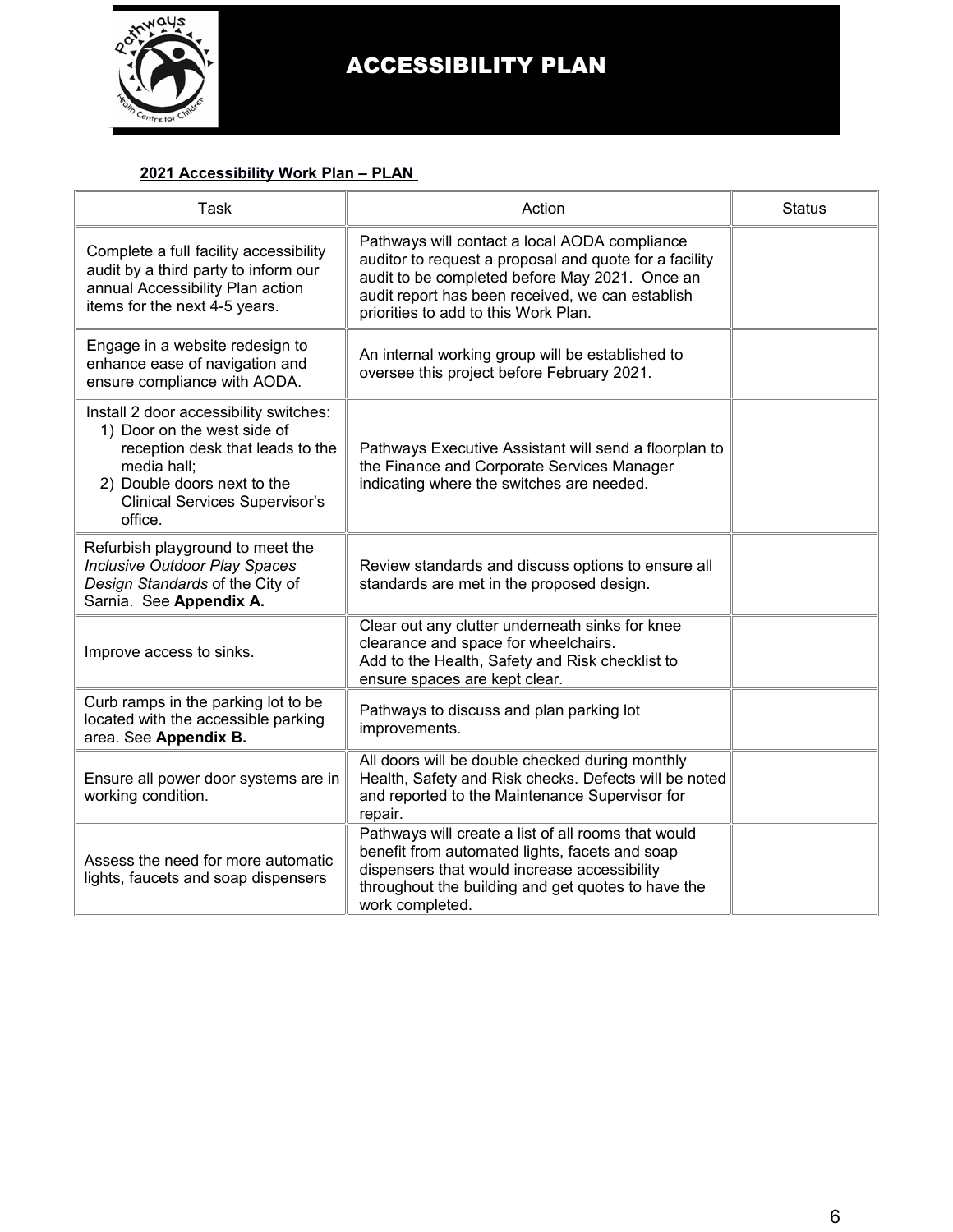

#### **Appendix A**

#### **Inclusive Outdoor Play Spaces Design Standards**

The Corporation of the City of Sarnia is committed to providing quality goods, services, and facilities that are accessible to all persons and is guided by the four core principals of Dignity, Independence, Integration and Equality Opportunity. The City is dedicated to removing barriers to accessibility and ensuring that all the requirements in the Customer Service, Information and Communication, Employment, Transportation and the Design of Public Spaces Standards of the Accessibility for Ontarian's with Disabilities Act (AODA) are fulfilled.

The City of Sarnia believes that people with disabilities have the same opportunities to public spaces including playgrounds as all other people. Creating accessible standards, such as this one, will streamline the process and ensure that all play spaces are built to support inclusive and universal design and meet the needs of children and adults with disabilities that attend the park. However, it is important to note that it is impossible to be completely accessible to everyone but these standards will address the common needs of people with:

- Auditory disabilities
- Intellectual disabilities
- Physical disabilities
- Developmental disabilities
- Visual disabilities
- Learning Disabilities
- Mental Health Disabilities

All City of Sarnia Play spaces will include requirements by the CSA and Building Code.

### **2. Consultation Requirements**

**1.**

Consultation on new or redeveloped play spaces is required with people with disabilities and/or with the Sarnia Accessibility Advisory Committee (SAAC) under the AODA's Design of Public Spaces Standard. \*This standard will assist in streamlining the consultation process.

# **3. Design Requirements**

When constructing new or redeveloping existing play spaces:

- 1. incorporate accessibility features, such as sensory and active play components, for children and caregivers with various disabilities into the design of outdoor play spaces
- 2. Ensure that outdoor play spaces have ground surface that is firm, stable and has impact attenuating properties for injury prevention and sufficient clearance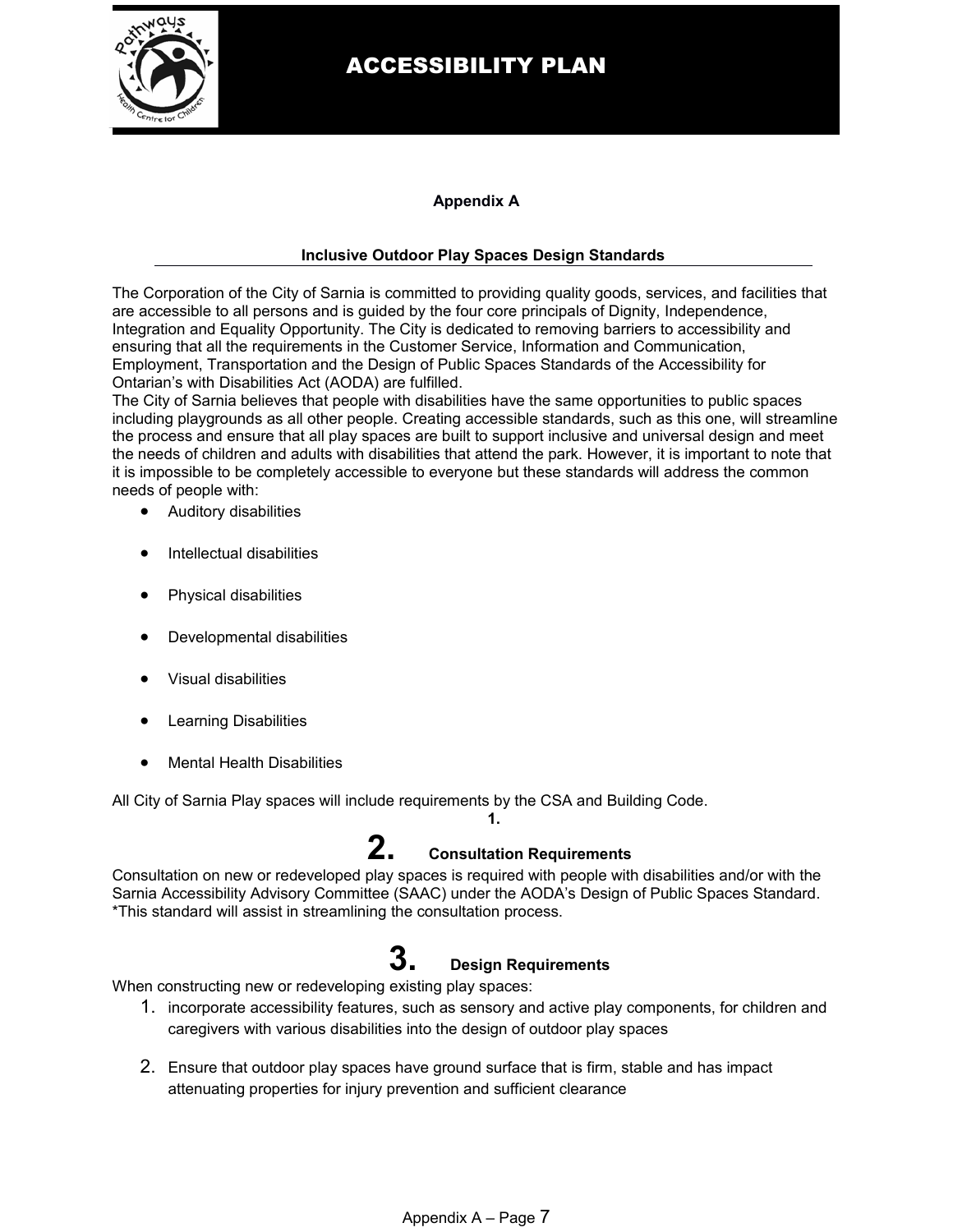

- 3. Ensure that there is at least one accessible route to all levels of the play spaces that is a minimum of 1525 mm wide and a maximum slope of 1:16 as per CSA guidelines (note: transfer systems in play spaces do NOT meet the City of Sarnia accessible standards for play spaces)
- 4. Ensure there is antiquate turning radius of a minimum of 1500 mm on all levels of play spaces
- 5. Ensure a minimum space of 1100 mm between play equipment and features for easy passage of mobility devices
- 6. Incorporate accessible path of travel that connects to adjacent walkways and paths for caregivers and users of the playground
- 7. Ensure adequate seating areas around the play spaces for caregivers and users that meet the City of Sarnia Accessible Design Standards for benches
- 8. When possible, incorporate fencing or barrier around play area where there is a risk of danger to a child i.e. play space is near road or pond and consult with parent group and SAAC regarding the location and need for the barrier
- 9. Incorporate play feature for adults with disabilities such as adult swings and sensory features

# **4. Swings**

When constructing or redeveloping swings to play spaces:

- 1. Consider providing swings that are equipped with a harness
- 2. Consider swings that move in linier and circular motions
- 3. Consider swings in a variety of swing sizes from both children and adults
- 4. Include a ratio of 1/8 for adaptive, "bird's nest" and accessible swings designed for people with disabilities of various types
- 5. Consider adding accessible swings to flagship parks such as Germain, Centennial, Canatara, and Mike Weir
- 6. Add additional adaptive swing upon request from user groups and individuals
- 7. Ensure the surface below the swings is firm, stable and has impact attenuating properties for injury prevention and sufficient clearance